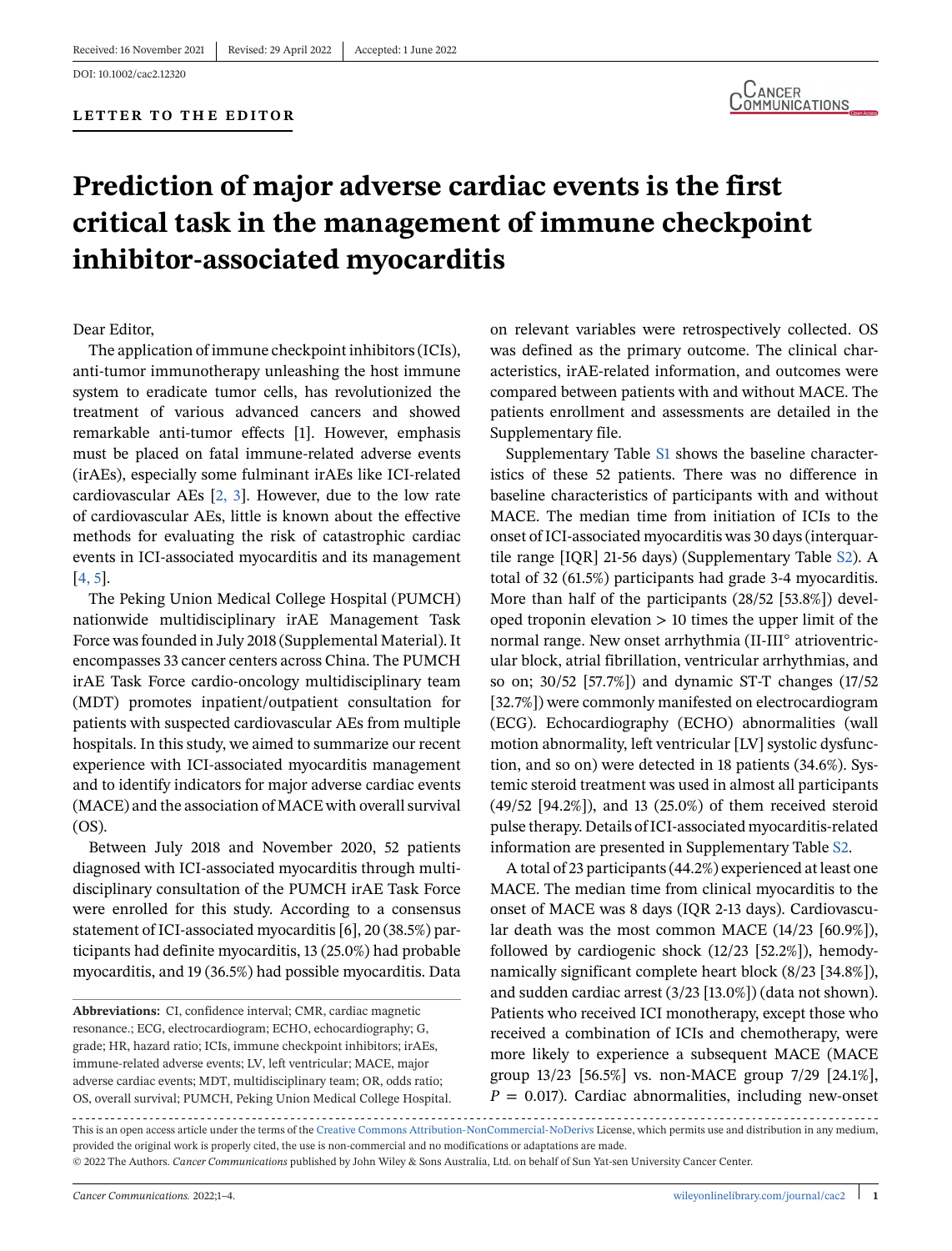



**FIGURE 1** Cardiac abnormalities in patients with ICI-associated myocarditis and Kaplan-Meier plots for the overall survival of these patients. (A) Comparisons of cardiac abnormalities between MACE and non-MACE groups. Kaplan-Meier plots for the overall survival (since the onset of myocarditis to death) between (B) MACE and non-MACE groups and (C) G1-2 and G3-4 groups. Abbreviations: ICI, immune checkpoint inhibitor. MACE, major adverse cardiac events.\*: *P* value < 0.05 in univariate Logistics model.\*\*: *P* value < 0.05 in univariate Logistics model and in a multivariate Logistics models adjusted by age and ICIs as the first-line treatment

ECG anomalies, ECHO abnormalities and high levels of cardiac biomarkers, were more common in the MACE group (Figure 1A, Supplementary Table S2). Multivariate logistic regression with adjusting variates of age and ICIs as the first-line treatment revealed that dynamic ST-T changes (odds ratio  $[OR] = 4.43$ , 95% confidence interval  $\text{[CI]}$ : 1.17-16.76,  $P = 0.028$ ), ventricular arrhythmias (OR = 8.72, 95% CI: 1.57-48.28; *P* = 0.013), II–III◦ atrioventricular block (OR = 6.35, 95% CI: 1.28-31.51; *P* = 0.024), and new-onset wall motion abnormality ( $OR = 5.44$ ,  $95\%$ CI: 1.24-23.90;  $P = 0.025$ ) were independent indicative factor for MACE (Supplementary Table S3). Moreover, we divided these patients into two groups according to whether they developed these ECG or ECHO abnormalities (positive group vs negative group: 24 [46.2%] vs 28 [53.8%]), and found that patients showing these abnormalities were more likely to develop MACE (16/24 [66.7%] vs  $7/28$  [25.0%],  $P = 0.003$ ) (data not shown).

After a median follow-up of 417 days (IQR, 145-545 days), a total of 32 participants (32/52, 61.5%) in the entire cohort died (14 [26.9%] CV deaths, 12 [23.1%] tumor progression-related deaths, and 6 [11.5%] comorbidityand/or complication-related deaths) during the follow-up period, and the median OS of all patients since onset of myocarditis was 178 days (IQR, 26-540 days). We observed that MACE (hazard ratio  $[HR] = 3.26$ ; 95% CI: 1.57-6.78;  $P < 0.001$ ) and high CTCAE grades (G3-4) (HR = 2.21; 95% CI: 1.10-4.46; *P* = 0.026) were risk factors for all-cause mortality from the Kaplan–Meier plots (Figure 1B-C). Cox regression analysis involving variates of MACE and high CTCAE grades (G3-4) after adjusting variates of age and ICIs as the first-line treatment has demonstrated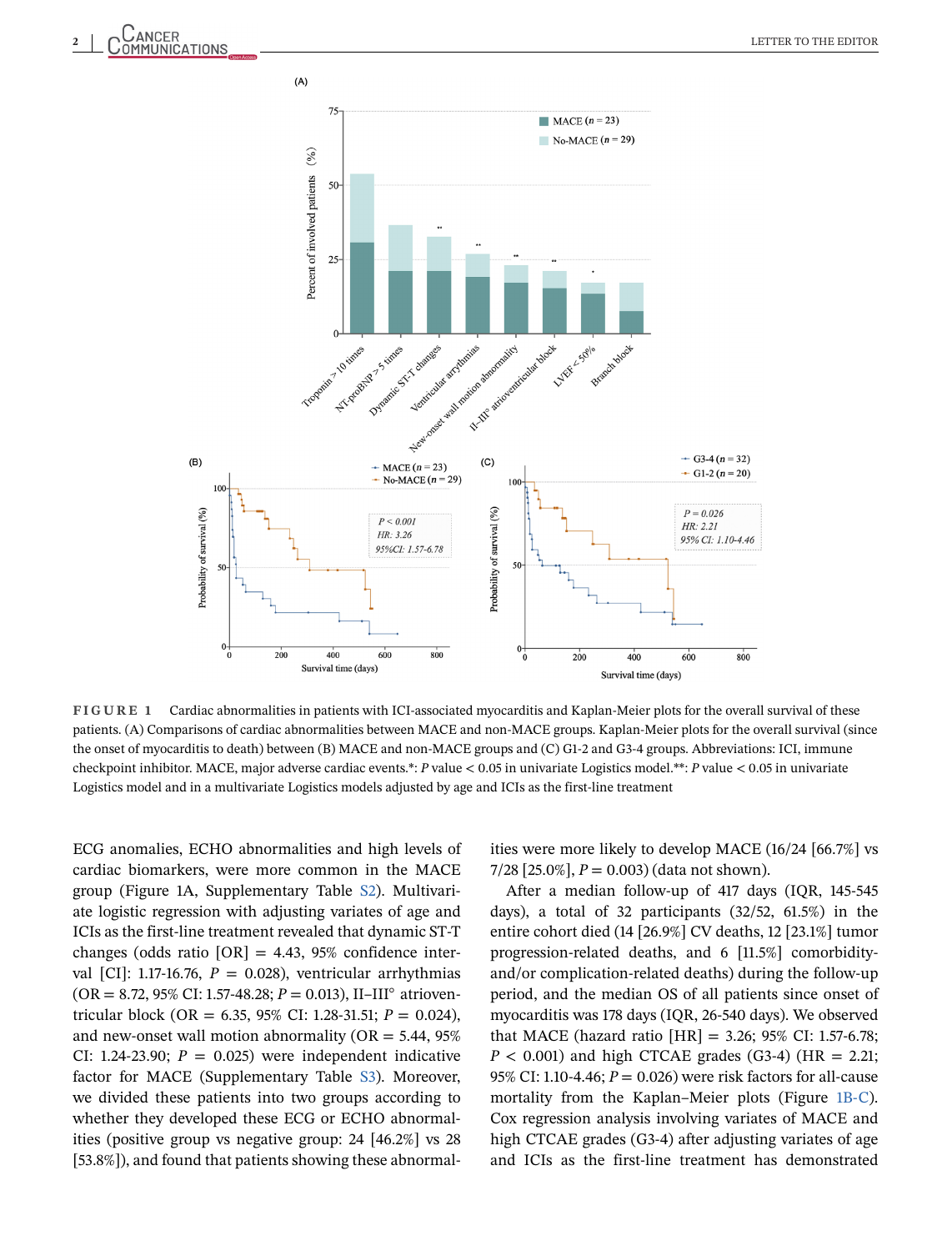that MACE was an independent risk factor for all-cause mortality (OR = 3.30; 95% CI: 1.54-7.06; *P* = 0.002).

For patients manifesting ICI-associated myocarditis, the determination of how to identify early and provide adequate medical care for potentially catastrophic cardiac events is necessary. To date, few effective approaches or biomarkers are proposed for MACE prediction in ICIassociated myocarditis patients. As for estimating irAEs myocarditis or related MACE, cardiac magnetic resonance (CMR) imaging is of great value [6, [7\]](#page-3-0). However, the complicated process of CMR has hindered the spread of its use for cardiac estimation in patients with severe irAEs. Although serum troponin elevation has been shown to predict the occurrence of MACE  $[8]$ , serum troponin > 10 times was not shown as an independent indicative factor for MACE in our study. ECG and ECHO can be performed at any moment and at the bedside, which can be widely used for cardiac event monitoring and evaluation in patients with ICI-associated myocarditis [\[4, 5\]](#page-3-0). Newly occurring arrhythmias suggest that cardiotoxicity to the conducting system may result in malignant ventricular arrhythmia and severe conduction block. Dynamic ST-T changes on ECG and new ventricular wall movement abnormalities in ECHO suggest extensive electrophysiological and functional myocardial injury [\[9\]](#page-3-0). This multicenter retrospective study suggested that patients with ICI-related myocarditis might develop MACE when co-presenting with dynamic ST-T changes, II-III<sup>o</sup> atrioventricular block, ventricular arrythmias, or new-onset wall motion abnormality. Besides, MACE was further demonstrated to be an independent risk factor for reduced longterm OS in these patients. These key information points should be heeded in the clinical management of myocarditis, which indicates closer monitoring, early aggressive therapy, and effective supportive treatment.

The CTCAE grading of adverse events is widely used in clinical practice to guide treatment strategies [5]. Since MACE is associated with poor prognosis, it is indicated that adequate steroid usage (1-4 mg/kg/d methylprednisolone) or steroid pulse therapy could be used in G3 patients developing MACE and G4 patients [\[4, 5\]](#page-3-0). In contrast, G3 patients without MACE are not necessary to undergo steroid pulse therapy in the initial stage of irAE-related therapy, and should be closely monitored for MACE indicators. As for G1-2 patients, since MACE is rarely experienced in these patients, steroid treatment should be more conservative [\[10\]](#page-3-0).

Several limitations existed in the current study. Firstly, being a real-world study, the ICI treatment and combined anti-cancer treatment regimens were heterogeneous; thus, it was difficult to determine the ICI treatment-related predictors for MACE. Secondly, the reporting of ICIassociated myocarditis cases was based on the clinical need

to request MDT support. Therefore, it was unrepresentative of the overall status of myocarditis in these 33 centers, where some cases may have not sought such support.

In conclusion, this study revealed significant ECG and ECHO anomaly findings in ICI-associated myocarditis as indicators for MACE. Knowing that patients with these indicators may have more fatal outcomes could help clinicians make better treatment decisions, such as using steroid pulse and immunosuppressant therapies, and improve patients' outcomes.

# **DECLARATIONS**

### **AUTHOR CONTRIBUTIONS**

(I) Conception and design: MZW and WW; (II) Administrative support: MZW and WW; (III) Provision of study materials or patients: MZW, WW, YX, MJC, WZ, JZ, RLP, XXG, HQ, YXL, YQS, XYL, and YJS; (IV) Collection and assembly of data: YX, YJS, and WW; (V) Data analysis and interpretation: YX and YJS; (VI) Manuscript writing: All authors; (VII) Final approval of manuscript: All authors.

# **CONFLICT OF INTEREST DISCLOSURES**

The authors have no conflicts of interest to declare.

## **AVAILABILITY OF DATA AND MATERIALS** Not applicable.

**CONSENT FOR PUBLICATION** Not applicable.

## **ETH ICS APPROVAL AND CONSENT TO PARTICIPATE**

The study was approved by the PUMCH review board (S-K135). As a retrospective study, the requirement for written informed consent was waived.

#### **FUNDING**

This study was supported by the Youth Program of National Natural Science Foundation of China (to YX) (82003309), by the National Key Research and Development Program of China (to WW) (2016YFC0905102), and CAMS Innovation Fund for Medical Sciences (to WW) (CIFMS) (2017-I2M-2-002).

## **ACKNOWLEDGMENTS**

The authors thank the patients for providing their information in this study. We thank all the experts in managing irAEs in the PUMCH multidisciplinary irAE Task Force. We greatly appreciate all the physicians in the 33 cancer